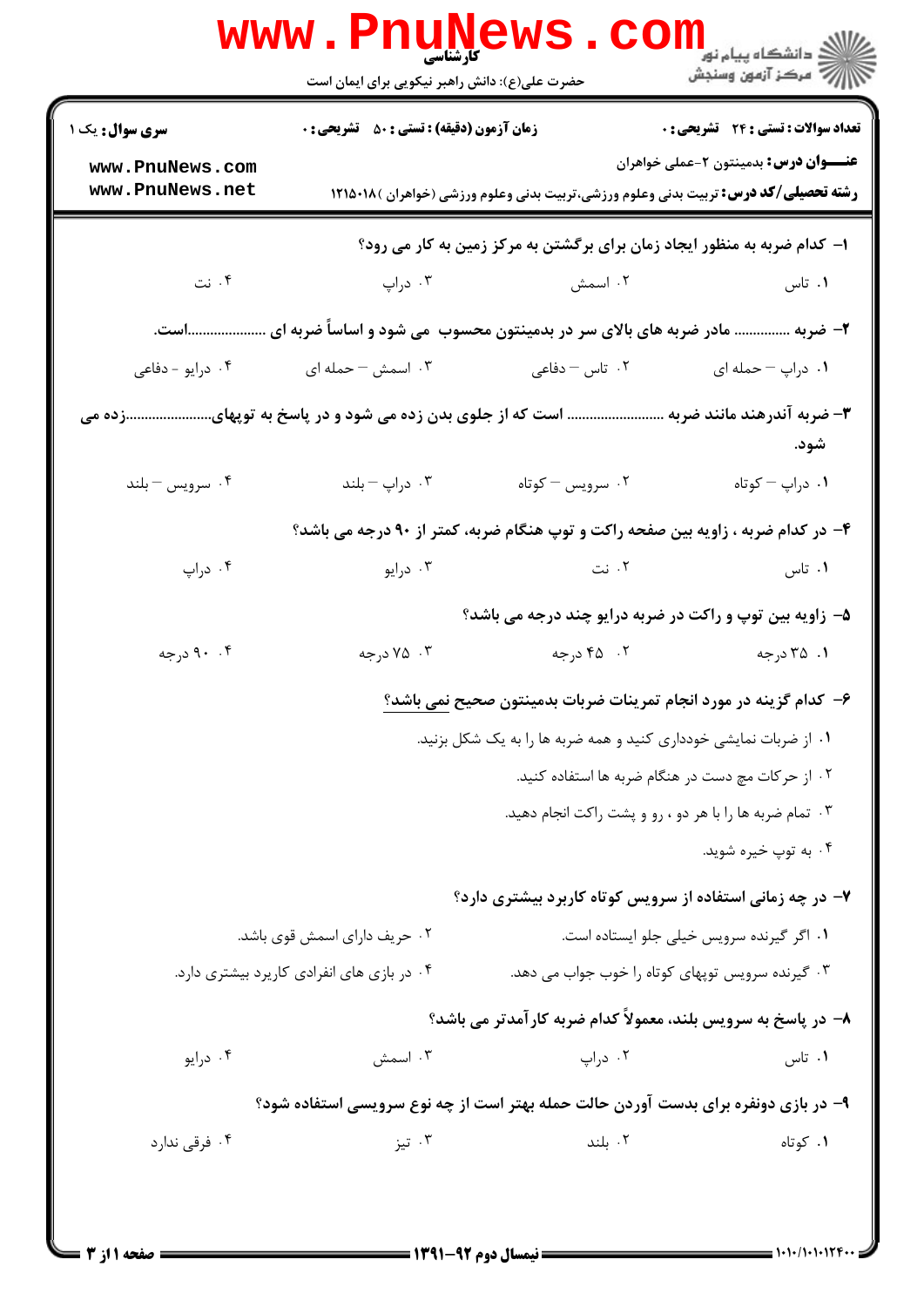| www.PnuNews                                                                                                         |                                                                                                       |                                                                                            |                                                          |  |  |
|---------------------------------------------------------------------------------------------------------------------|-------------------------------------------------------------------------------------------------------|--------------------------------------------------------------------------------------------|----------------------------------------------------------|--|--|
|                                                                                                                     | حضرت علی(ع): دانش راهبر نیکویی برای ایمان است                                                         |                                                                                            | دانشکاه پیام نور<br>ا∛ مرکز آزمون وسنجش                  |  |  |
| <b>سری سوال : ۱ یک</b>                                                                                              | <b>زمان آزمون (دقیقه) : تستی : 50 ٪ تشریحی : 0</b>                                                    |                                                                                            | تعداد سوالات : تستي : 24 - تشريحي : 0                    |  |  |
| www.PnuNews.com                                                                                                     |                                                                                                       |                                                                                            | <b>عنــــوان درس:</b> بدمینتون ۲-عملی خواهران            |  |  |
| www.PnuNews.net                                                                                                     |                                                                                                       | <b>رشته تحصیلی/کد درس:</b> تربیت بدنی وعلوم ورزشی،تربیت بدنی وعلوم ورزشی (خواهران )۱۲۱۵۰۱۸ |                                                          |  |  |
| ∙ا− بهترین ضربه در بازی دونفره ، زمانیکه تیم حریف در انتهای زمین حالت دفاعی دارد و یا خود بازیکن زننده ضربه کند است |                                                                                                       |                                                                                            |                                                          |  |  |
|                                                                                                                     |                                                                                                       |                                                                                            | و تعادل برای ضربه حمله ای ندارد، چیست؟                   |  |  |
| ۰۴ درايو                                                                                                            | ۰۳ دراپ                                                                                               | ۰۲ تاس                                                                                     | ٠١ اسمش                                                  |  |  |
|                                                                                                                     |                                                                                                       |                                                                                            | 11- كدام گزينه در مورد بازي دونفره صحيح <u>نمي</u> باشد؟ |  |  |
|                                                                                                                     |                                                                                                       | ۰۱ در جریان بازی ، بازیکنان به هنگام حمله کردن باید به صورت سیستم جلو و عقب بایستند.       |                                                          |  |  |
|                                                                                                                     |                                                                                                       |                                                                                            | ٠٢ اساس بازى دوبل بر حمله كردن بنا شده است.              |  |  |
|                                                                                                                     |                                                                                                       | ۰۳ بهتر است ضربه اسمش یا دراپ به کناره های زمین حریف زده شود.                              |                                                          |  |  |
|                                                                                                                     |                                                                                                       | ۰۴ یک تیم ایده ال دونفره از یک چپ دست و یک راست دست تشکیل می شود.                          |                                                          |  |  |
|                                                                                                                     | ۱۲– دویدن های شتابدار ، مانند آسیاب بادی ، باعث افزایش کدام فاکتور آمادگی جسمانی در بدمینتون می گردد؟ |                                                                                            |                                                          |  |  |
|                                                                                                                     | ٠٢ سرعت عمل و عكس العمل                                                                               |                                                                                            | ۰۱ قدرت                                                  |  |  |
|                                                                                                                     | ۰۴ انعطاف پذیری                                                                                       |                                                                                            | ۰۳ استقامت                                               |  |  |
|                                                                                                                     |                                                                                                       | ۱۳- تمرین فارتلک جهت بهبود چه قابلیت جسمانی استفاده می شود؟                                |                                                          |  |  |
|                                                                                                                     | ۰۲ انعطاف پذیری و تعادل                                                                               |                                                                                            | ۰۱ چابکی                                                 |  |  |
|                                                                                                                     | ۰۴ استقامت و تحمل                                                                                     |                                                                                            | ٠٣ سرعت عمل و عكس العمل                                  |  |  |
|                                                                                                                     | ۱۴- اگر بازیکنی در بازی دونفره، اسمش بزند، بازیکن هم تیمی او در کجای زمین جاگیری می کند؟              |                                                                                            |                                                          |  |  |
|                                                                                                                     | ۰۲ عقب زمین را پوشش می دهد.                                                                           | ٠١ جلوى زمين با راكتى كه در سطح بالاتر از تور قرار دارد                                    |                                                          |  |  |
|                                                                                                                     | ۰۴ در مرکز زمین تا بتواند کل زمین را پوشش دهد.                                                        | ۰۳ در نزدیکی یا داخل دو خط کناری جاگیری می کند.                                            |                                                          |  |  |
| ۱۵– در کدام قسمت از برنامه ریزی سالانه جهت رسیدن به آمادگی بدنی، تمرین ها با پرداختن به ورزش های غیراختصاصی پی      |                                                                                                       |                                                                                            |                                                          |  |  |
|                                                                                                                     |                                                                                                       |                                                                                            | گیری می شوند؟                                            |  |  |
|                                                                                                                     | ۰۲ نزدیک مسابقات (پیش از فصل مسابقه)                                                                  |                                                                                            | ۰۱ تمرین های اولیه                                       |  |  |
|                                                                                                                     | ۰۴ فصل بعد از مسابقه(خارج از فصل مسابقه)                                                              |                                                                                            | ۰۳ فصل مسابقات                                           |  |  |
|                                                                                                                     | ۱۶– اولین مرحله از روش های تمرینی برای یادگیری تمام تکنیک های بازی بدمینتون کدام گزینه می باشد؟       |                                                                                            |                                                          |  |  |
|                                                                                                                     | ۰۲ تمرین ضربه های تحت فشار                                                                            |                                                                                            | ۰۱ تمرین ترکیبی                                          |  |  |
|                                                                                                                     | ۰۴ تمرین های تمرکزی                                                                                   |                                                                                            | ۰۳ تمرین مجزا برای کسب مهارت                             |  |  |
|                                                                                                                     |                                                                                                       |                                                                                            |                                                          |  |  |